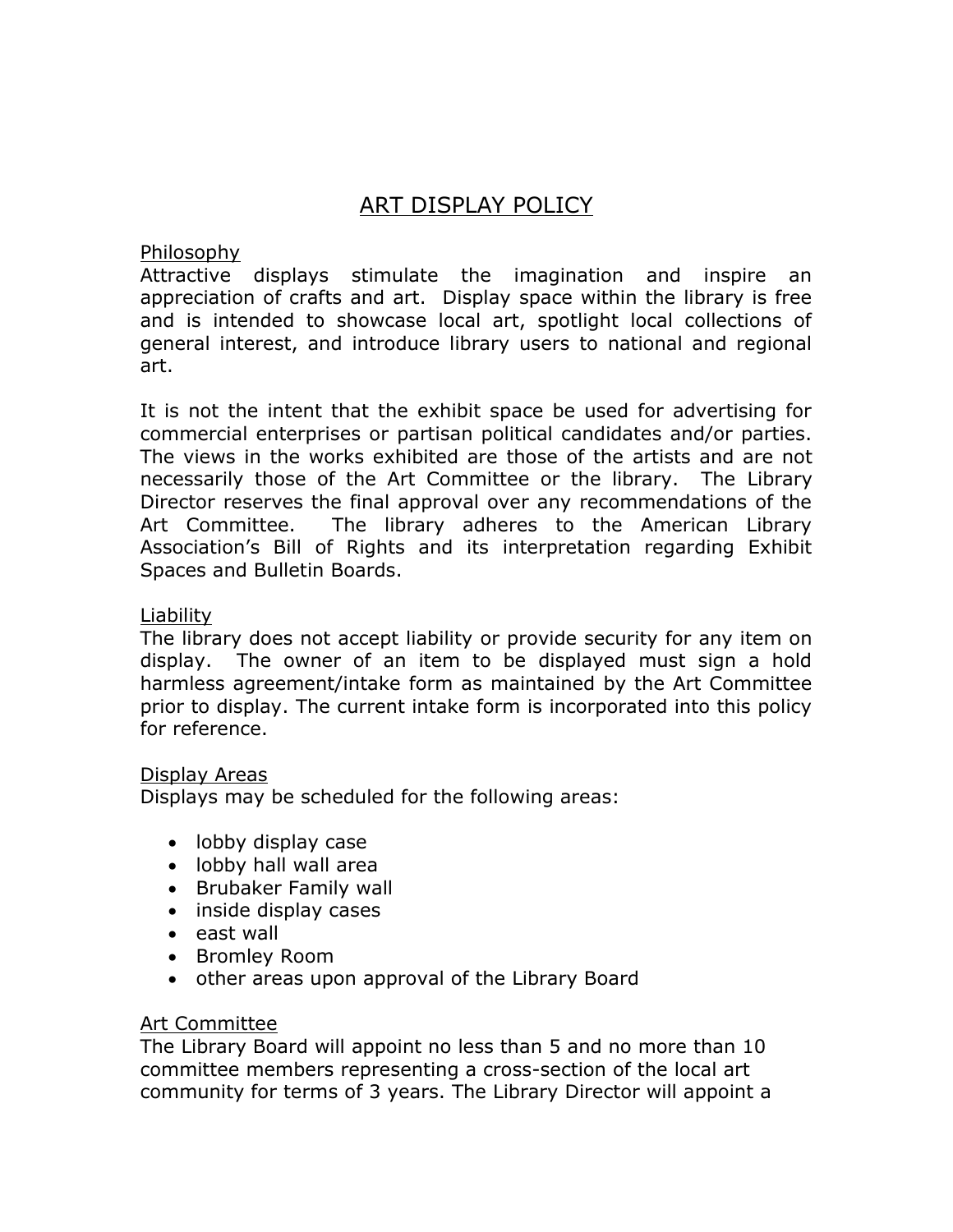staff liaison. Vacancy announcements will be posted and applications accepted. Current Art Committee members will review applications and make recommendations to the Library Board.

This committee shall have the following responsibilities based on display criteria established by the committee:

- conduct juried art shows;
- solicit displays for all Library gallery spaces;
- contact artists to schedule displays and to obtain hold harmless agreement;
- supervise installation and take-down of displays;
- advise the Library Board on policies regarding displays.

# Long-term Loan of Art to the Library District

Art and crafts for long-term loan and display must be reviewed by the Art Committee and approved by the Library Board. The following criteria shall be met:

- Each loan period will be negotiated and agreed upon prior to the installation.
- The artist must sign a hold harmless agreement/intake form as maintained by the Art Committee prior to display. The current intake form is incorporated into this policy for reference.
- The display of art at the library is at will, and the library or artist, may, if the need arises, remove art prior to the completion of the loan period without fault or liability for either the artist or the Library District.

# **Sales**

The library does not sell or act as a sales agent for artists. No pricing will be displayed in the lobby display area; however, contact information for artists will be available at the Circulation Desk.

# Gifts and Donations of Arts and Crafts

As referenced in both the Siuslaw Public Library District's "Art Display Policy" and "Gifts and Donations Policy," donations of arts and crafts must be reviewed by the Art Committee and approved by the Library Board. Accepted donations irrevocably become the property of the library and may be discarded in accordance with library policy on discarding materials and other library property.